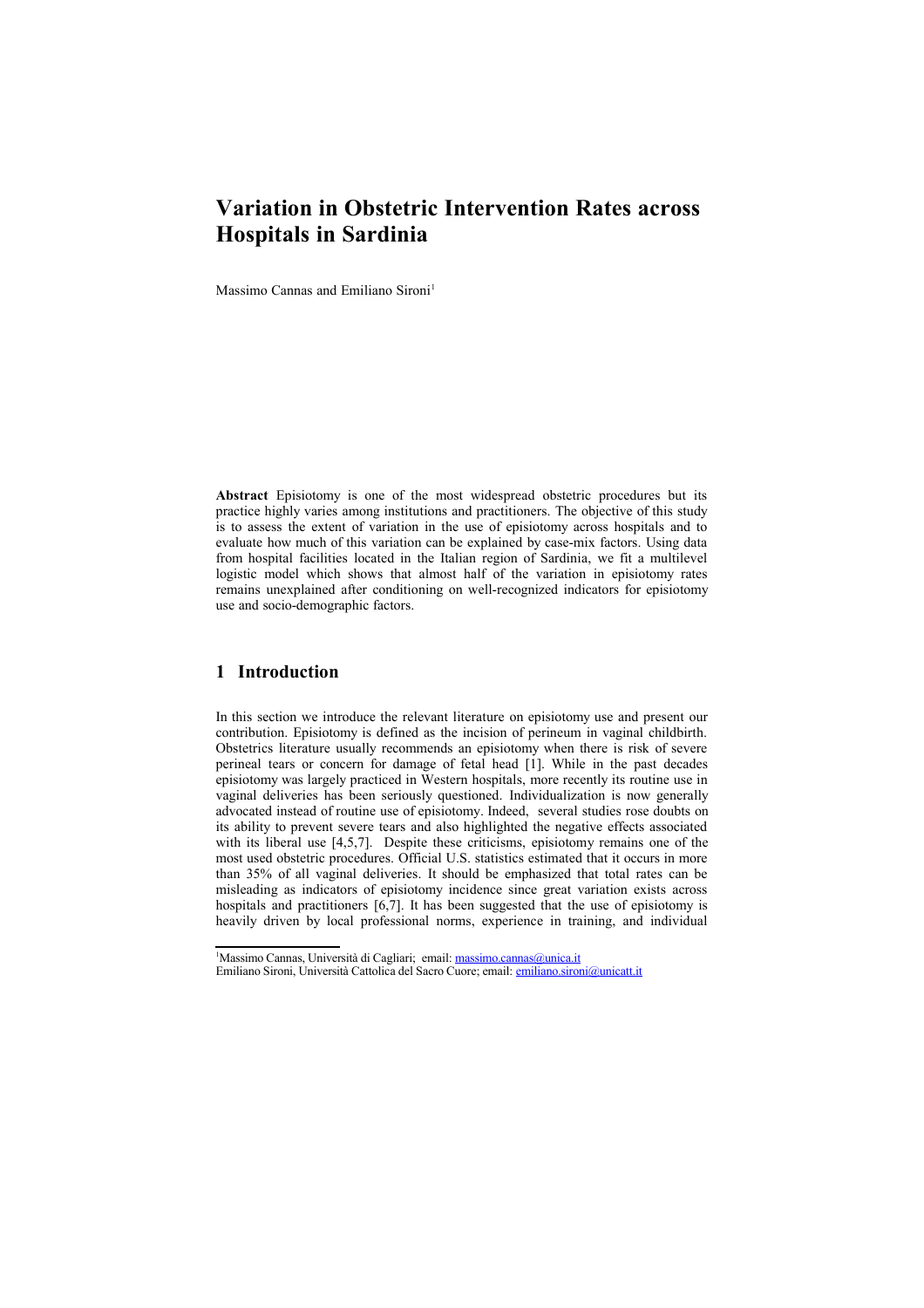clinician's preference [7]. Using data from eighteen maternal hospitals, Webb et al. [6] observed that the large differences existing in the rates of episiotomy were difficult to justify since they did not positively correlate with better maternal outcomes.

However, only few published articles explicitly address the topic and little is known about the extent, the effects and the determinants of the variation in episiotomy rates. In this study, using data from maternal deliveries in the Italian region of Sardinia, we attempt to clarify whether differences across hospital rates can be justified considering differences in case-mix factors. Using a two-level logistic model we show that case mix factors accounting for both medical indications and socio-demographic characteristics can explain only 50% of the total variation in episiotomy use across hospitals.

### **2 Data and Methods**

We consider a data set containing information on deliveries occurred in the 23 hospitals of the Italian region of Sardinia in the year 2008. The data set merges individual information contained in two official sources: the hospital discharge sheet (SDO) and the "Certificato di Assistenza al Parto" (CeDAP). While the former is the international standard for collecting medical information While the former is the international standard for collecting medical information using the ICDM-9 coding system, the latter has been designed for capturing additional information on social and demographic characteristics of the family. These two sources were linked using the mother's taxpayer code as the matching key and lead to a sample containing 5463 individuals that were eligible for episiotomy divided in 23 groups, corresponding to the hospitals of the region. Rates of episiotomy vary across hospitals from a minimum of 0.16 to a maximum of 0.80. In order to explain the difference in the use to episiotomy we relied on a set of case mix factors that can be classified as medical or social. In the first class we have medical factors usually considered to be an indication for the use of episiotomy in the medical literature, e.g.: multi-parity, shoulder dystocia, large baby [1] while in the second class we have socio-demographic variables whose impact is evaluated for the first time like mother's age, mother's education and mother's employment condition. It is possible that not all the factors that contribute to the decision of cut an episiotomy have been observed: in particular we are concerned with unobserved variables which do not vary at the hospital level, like obstetrician practice, preferences of the physician working in the same hospital and guidelines promoting or restricting the liberal use of episiotomy. In order to assess the importance of these variables we modelled the likelihood of an episiotomy using a two level logistic model with individual predictors at the lowest level of the hierarchy and a random intercept at the hospital level, taking in account all unobserved predictors at the hospital level.

Using the latent response formulation, the model can be written as:

 $y_{ij}^* = \beta_0 + \beta_1 x_{1j} + \beta_2 x_{2j} + \ldots + \beta_k x_{kj} + \zeta_j + \varepsilon_{ij}$ , where  $y_{ij}^*$ *is* the

propensity of observing  $y_{ij} = 1$ ; this happens if an episiotomy has been performed in the patient *i* in the hospital *j*;  $x_{1j}$ ,...,  $x_{kj}$  are the clinical and sociodemographic predictors for the individual *i*, whereas  $\leq f$  is the random intercept at the hospital level where the individual *i* has been admitted. In this framework we have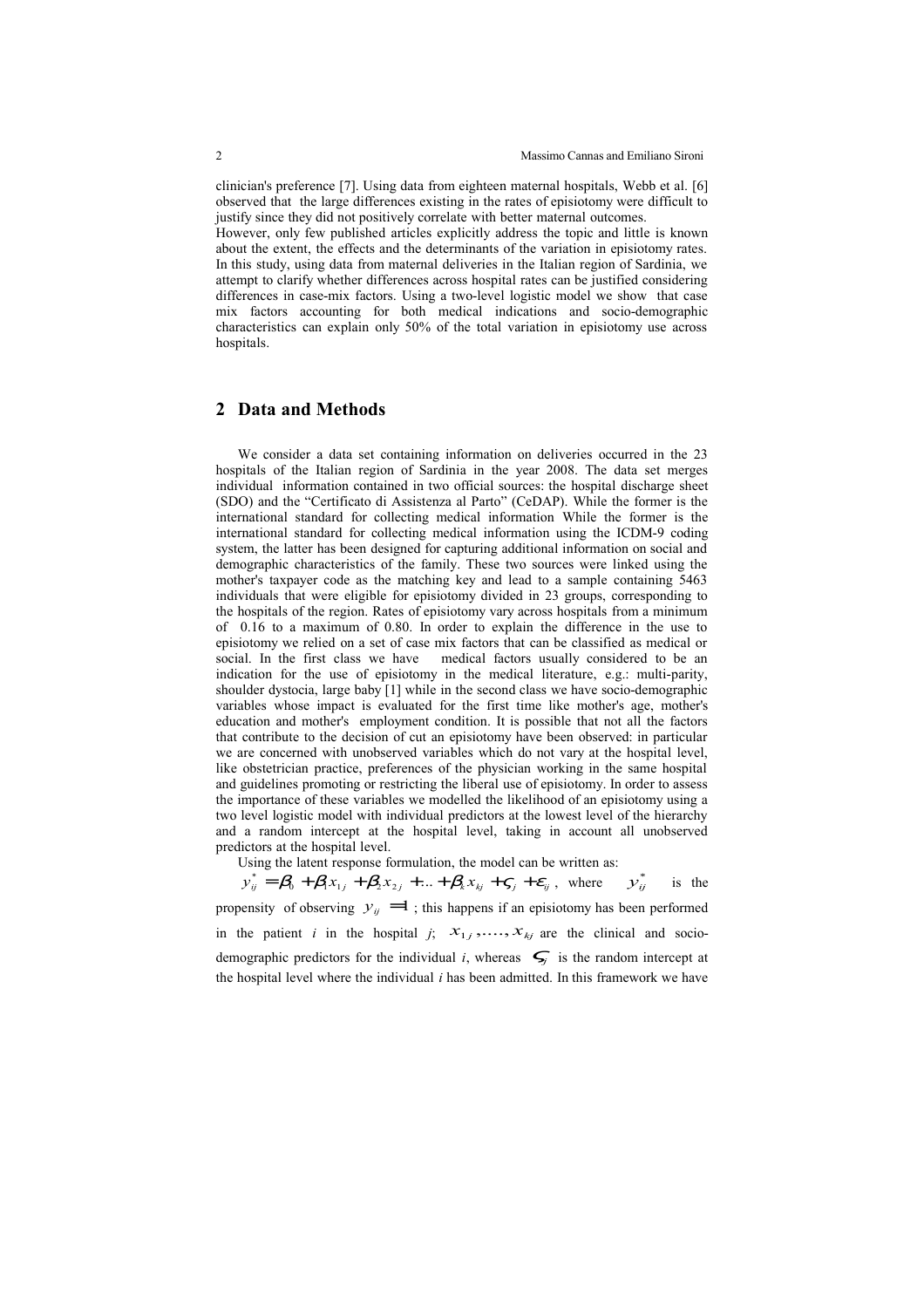Variation in Obstetric Intervention Rates across Hospitals in Sardinia 3

to remark that random intercept is normally distributed. This specification setting allows us for considering clinical indications to predict episiotomy within each hospital and allows also for underlining systematic differences between hospitals.

# **3 Results**

**Table 1:** Estimated coefficient of the multilevel logistic regression model for the likelihood of episiotomy.

| <b>Variable</b>                    | 0R                        | Std. Err. | Sig.   |
|------------------------------------|---------------------------|-----------|--------|
| $Age$ (ref. $>$ 39)                |                           |           |        |
| <20                                | 1.233                     | 0.317     |        |
| $20 - 24$                          | 0.862                     | 0.150     |        |
| 25-29                              | 0.849                     | 0.126     |        |
| 30-34                              | 0.930                     | 0.128     |        |
| 35-39                              | 1.007                     | 0.140     |        |
| <i>Marital status</i> (ref. other) |                           |           |        |
| Single                             | 0.856                     | 0.181     |        |
| Married or cohabiting              | 0.734                     | 0.156     |        |
| <i>Education</i> (ref. university) |                           |           |        |
| Secondary                          | 1.021                     | 0.096     |        |
| Middle                             | 1.196                     | 0.122     | $\ast$ |
| Primary or less                    | 2.341                     | 0.540     | ***    |
| Employment status (ref. employed)  |                           |           |        |
| Unemployed                         | 1.080                     | 0.133     |        |
| Student                            | 0.768                     | 0.171     |        |
| Housewife                          | 1.059                     | 0.080     |        |
| <i>Parity</i> (ref. 1)             |                           |           |        |
| >1                                 | 2.665                     | 0.196     | ***    |
| Newborn's weight                   | 0.999                     | 0.000     | ***    |
| Gestational age                    | 0.948                     | 0.023     | **     |
| Oligodramnios                      | 3.156                     | 2.340     |        |
| Premature rupture of membranes     | 0.716                     | 0.092     | ***    |
| Diabetes mellitus                  | 0.312                     | 0.185     | **     |
| Shoulder distocya                  | 1.737                     | 1.991     |        |
| Sigma hosp                         | 1.757                     | 0.291     |        |
| $\rho$                             | 0.484                     | 0.082     | ***    |
| Number of Observations             | 5646                      |           |        |
| Number of Hospitals                | 23                        |           |        |
| Wald Test                          | 145.27<br>10 ه/<br>. . 1. |           | ***    |

**\*\*\* pvalue<0.01; \*\* 0.01<pvalue<0.05; \* 0.05<pvalue<0.10**

The model can be estimated by simulated maximum likelihood. We used STATA 11 to perform all calculations [3]. The estimates of the parameters are shown in Table 1.

From a general point of view it is easily seen that clinical indications for episiotomy are significant while social variables seem not important determinants of